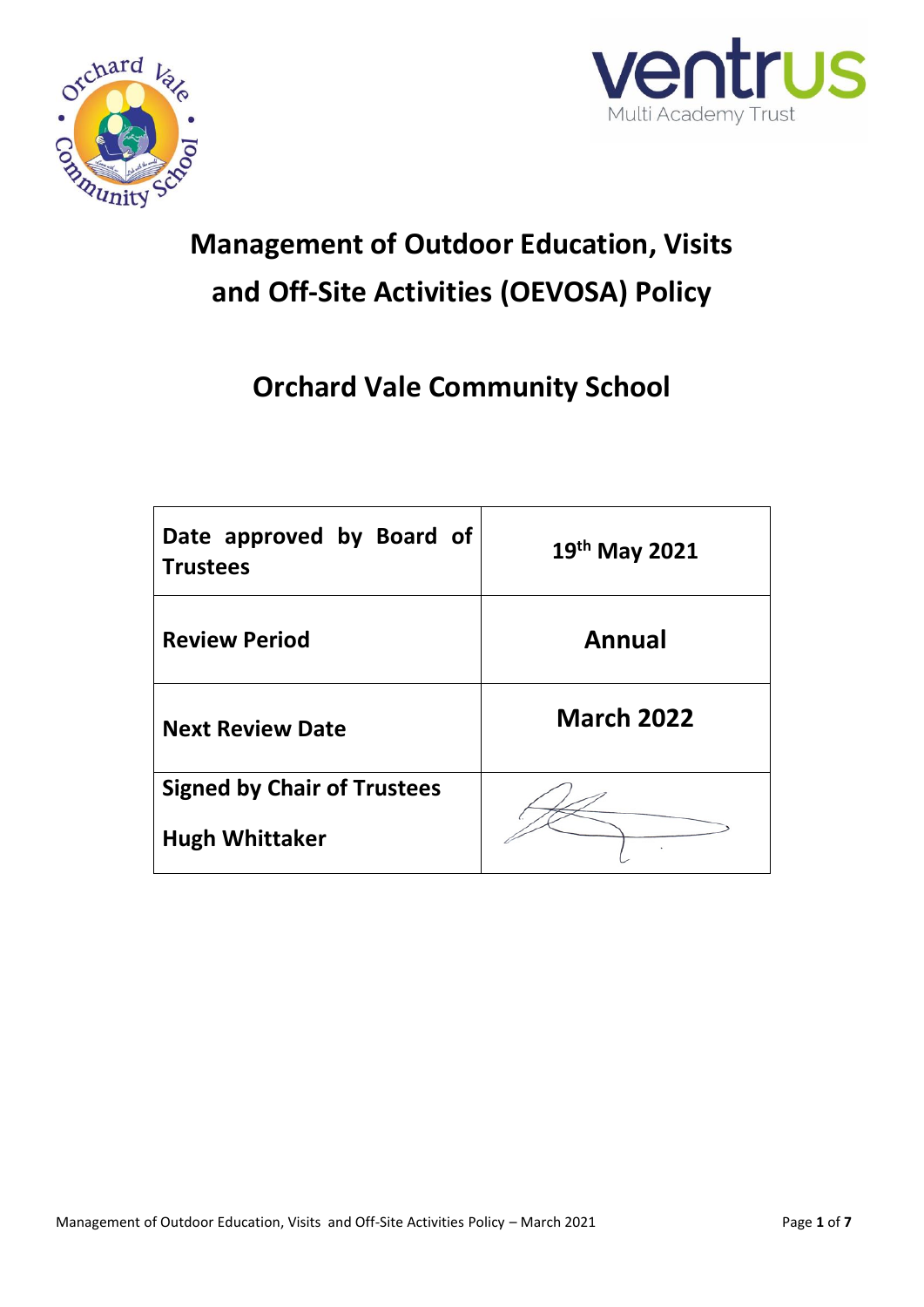# **CONTENTS**

|    | 5. RESPONSIBILITIES OF ADDITIONAL MEMBERS OF STAFF TAKING PART IN VISITS AND OFF-SITE |  |
|----|---------------------------------------------------------------------------------------|--|
|    |                                                                                       |  |
|    |                                                                                       |  |
|    |                                                                                       |  |
| 8. |                                                                                       |  |
|    |                                                                                       |  |
|    |                                                                                       |  |
|    |                                                                                       |  |
|    |                                                                                       |  |
|    |                                                                                       |  |
|    |                                                                                       |  |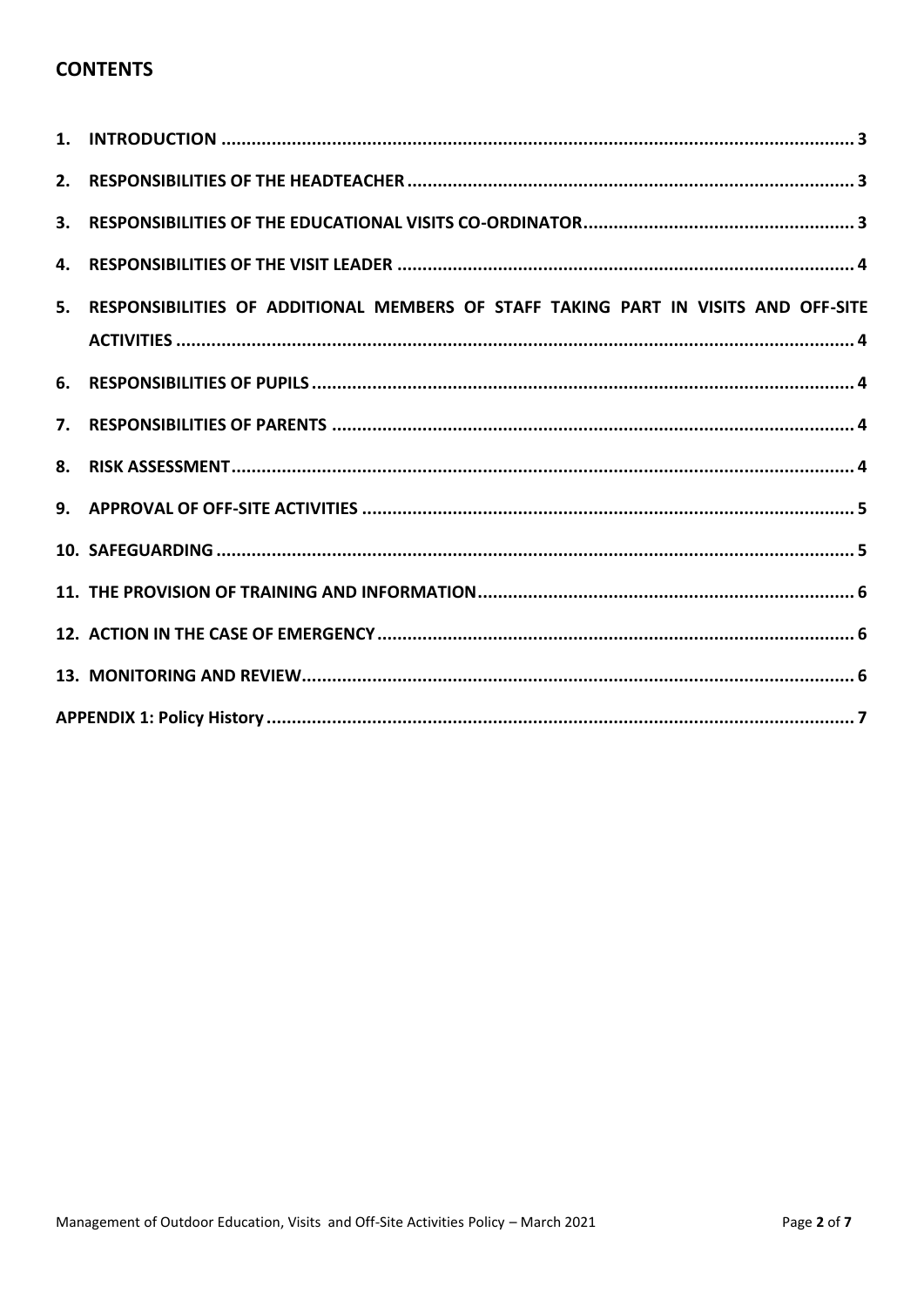# <span id="page-2-0"></span>**1. INTRODUCTION**

This policy covers all off-site visits and activities organised through the school and for which the Governing Body and Headteacher are responsible. The Board of Trustees endorses the Devon County Council /Torbay Council policy document "Outdoor Education, Visits and Off-Site Activities Health and Safety Policy 2020" (OEVOSA) as the basis for the Trust's policy for the management of visits and off-site activities. The purpose of this policy is to explain *how* the overall OEVOSA policy will be applied in practical terms at a local level, and in particular, the specific roles, responsibilities and arrangements that will apply at Orchard Vale Community School. This policy also complements and should be read in conjunction with the Trust's Health & Safety and Safeguarding Policies.

# <span id="page-2-1"></span>**2. RESPONSIBILITIES OF THE HEADTEACHER**

The Headteacher will:

- ensure all visits and off-site activities have specific and appropriate educational objectives
- have overall responsibility for the approval of all visits and activities, based on compliance with the OEVOSA document and recognised good practice, even where this task may have been delegated to another named person
- ensure that all off-site visits, and especially residential visits, are carried out with reference to the Trust's Safeguarding Policy and Staff Code of Conduct
- ensure that there is a suitably experienced and competent Educational Visits Co-ordinator (EVC) to oversee adherence to the OEVOSA policy and that the tasks associated with this role are clearly outlined in this policy
- ensure off-site programmes are led by competent staff who are appropriately experienced to assess the risks, manage the activity and manage the specific group
- provide relevant induction, training and other Continuous Professional Development opportunities for staff involved in the provision of visits and off-site activities
- ensure that for all off-site visits and activities risks have been assessed, the significant findings of these assessments recorded and any appropriate safety measures implemented accordingly

# <span id="page-2-2"></span>**3. RESPONSIBILITIES OF THE EDUCATIONAL VISITS CO-ORDINATOR**

Although holding the ultimate responsibility, the Headteacher has delegated specified tasks to a suitably experienced and competent EVC. The EVC is responsible for carrying out the following agreed tasks and attending the relevant training and update training provided by the Local Authority (LA).

Name of EVC*:* Fiona Butler

The functions delegated to the EVC are:

- to be the principal contact with the LA over planned visits
- to establish monitoring systems to ensure that educational visits are undertaken in accordance with OEVOSA and the school specific arrangements named in this policy
- to ensure that the management of visits and off-site activities is informed by an appropriate risk assessment
- to draw up the Standard Operating Procedures for 'routine and regular' visits and activities
- to manage and update the Evolve website, including updating staff lists and training records
- to ensure that approval and endorsement arrangements for all visits are in accordance with OEVOSA requirements
- to provide staff with support, advice and information that they need to comply with OEVOSA requirements
- to ensure that leaders and staff have any relevant qualifications and are competent to lead and support particular visits and activities as outlined in OEVOSA
- to ensure that procedures to inform parents and to obtain their consent where necessary are in place
- to ensure that appropriate emergency arrangements are in place for visits and off-site activities
- to review accident and incident reports relating to visits and off-site activities to ensure that any lessons are learnt
- to ensure that any third party provider / contractor / coach has been vetted for competence in accordance with the requirements of OEVOSA*.*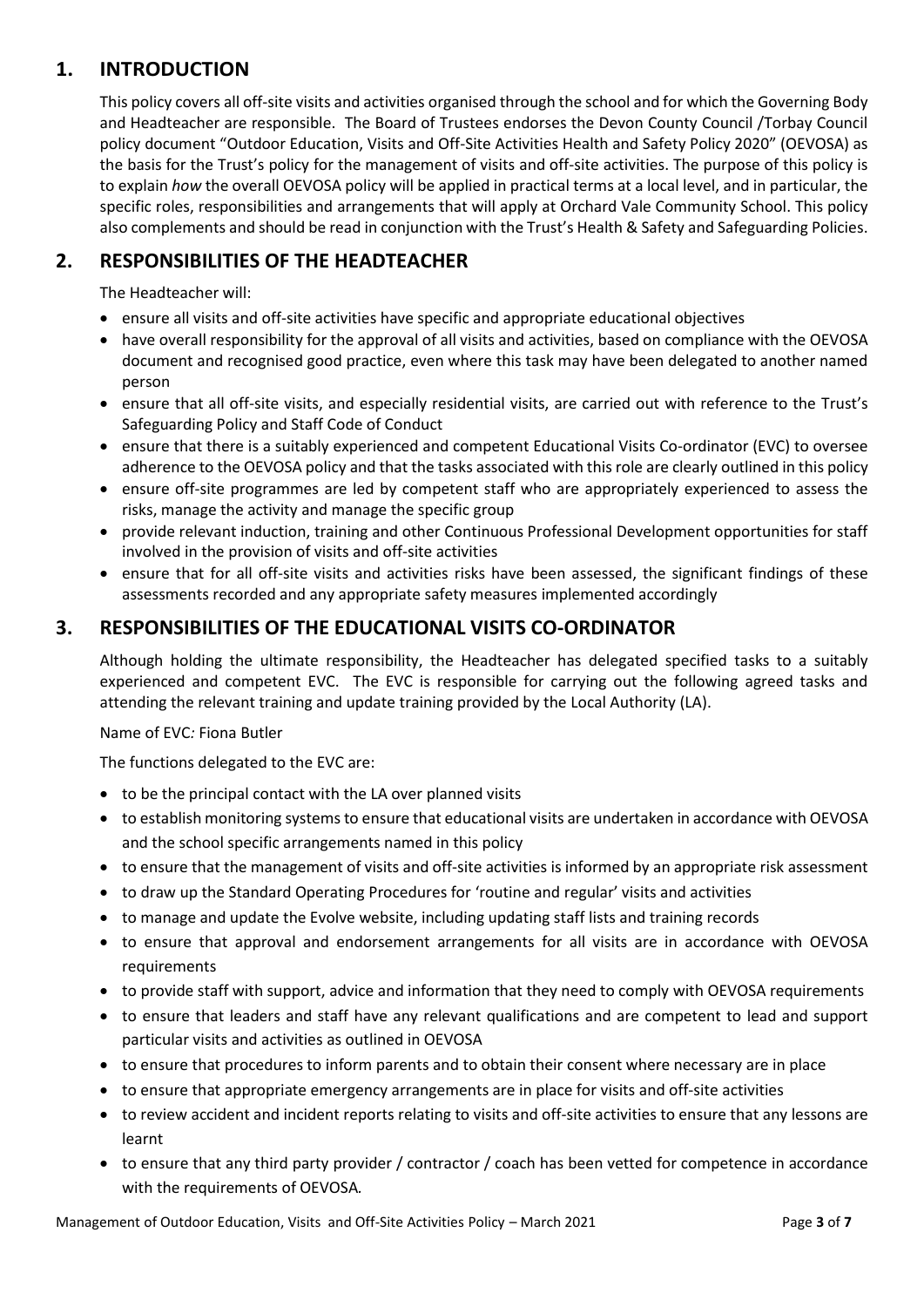# <span id="page-3-0"></span>**4. RESPONSIBILITIES OF THE VISIT LEADER**

The Visit Leader will:

- have overall responsibility for the supervision and conduct of the visit or activity
- obtain approval and, where appropriate, LA endorsement for the visit in line with OEVOSA and the specific arrangements of this policy prior to undertaking the activity
- assess the risks to staff, young people and members of the public presented by the visit or activity in order to identify and implement any safety measures. This process will be undertaken in line with the arrangements described in paragraph 8 of this policy
- carry out specific activities in accordance with the detail of OEVOSA
- use the school planning checklist provided in OEVOSA to ensure all procedures have been followed
- brief all supervising staff, volunteers and pupils in roles, responsibilities and expectations
- inform parents about the visit and gain their consent in accordance with arrangements described in OEVOSA
- establish appropriate emergency and contingency arrangements for the planned visit or activity which will include the identification of sufficient First Aid cover in line with Devon County Council and Torbay Council OEVOSA document
- Ensure that all staff and any external provider have access to emergency contact and emergency procedure details
- <span id="page-3-1"></span>continually re-assess risks during the activity and make adjustments accordingly

# **5. RESPONSIBILITIES OF ADDITIONAL MEMBERS OF STAFF TAKING PART IN VISITS AND OFF-SITE ACTIVITIES**

Members of staff, volunteers and parent helpers should:

- Assist the Visit Leader to ensure the health, safety and welfare of others including pupils on the visit
- Take time to understand their roles and responsibilities whilst taking part in a visit or activity
- Be competent to carry out their allocated roles and responsibilities
- <span id="page-3-2"></span>Be clear about emergency contacts and details

# **6. RESPONSIBILITIES OF PUPILS**

Whilst taking part in off-site activities pupils also have responsibilities about which they should be made aware by the Visit Leader or other members of staff, for their own health and safety and that of the group. Pupils should:

- Avoid unnecessary risks
- Follow instructions of the party leader and other members of staff
- Behave sensibly, keeping to any agreed code of conduct and in line with the school's behaviour policy.
- Inform a member of staff of safety concerns

# <span id="page-3-3"></span>**7. RESPONSIBILITIES OF PARENTS**

Parents have an important role in deciding whether any visit or off-site activity is suitable for their child. Subject to their agreement to the activity parents should:

- support the application of any agreed code of conduct and the school's behaviour policy.
- inform the party leader about any medical, psychological or physical condition relevant to the visit
- <span id="page-3-4"></span>• provide an emergency contact number
- Provide consent in accordance with the requirements of OEVOSA

#### **8. RISK ASSESSMENT**

Risk Assessment is a legal requirement.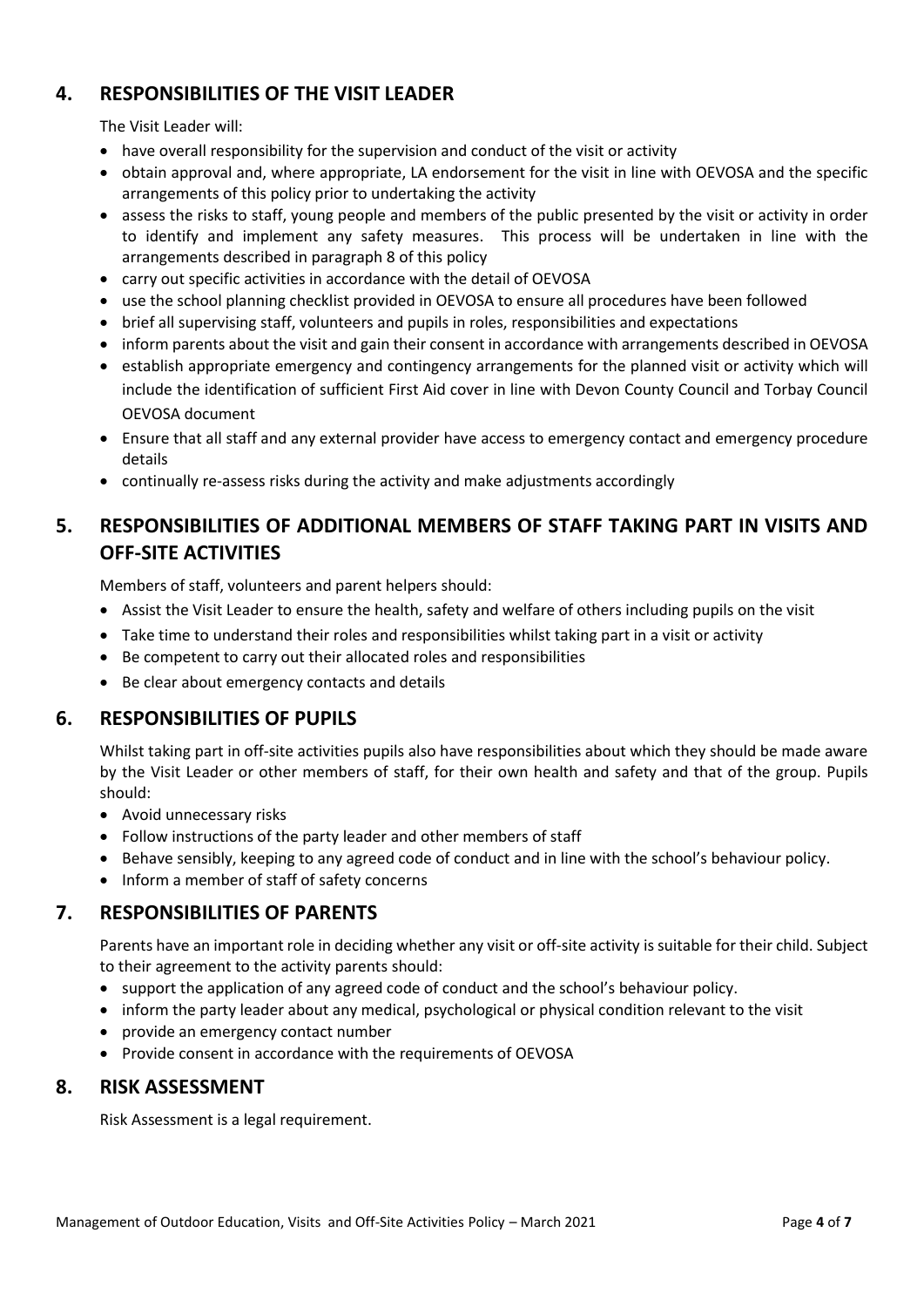The school is committed to a wide variety of outdoor activities, many of which will be repeated over each academic year where the risks will be very similar or the same. Therefore, when visits are 'routine and regular' in that they occur repeatedly each academic year, the measures taken to control these risks are listed in the Standard Operating Procedures (SOP) in Appendix A. These are the control measures that will apply to all such visits and off-site activities and have been drawn up by the EVC and will be brought to the attention of anyone undertaking the role of Visit Leader.

In assessing the risks presented by a planned visit or activity, the Visit Leader must judge if the SOP are adequate for controlling the risks. For each visit/activity, the SOP document will be generated in hard copy and electronically and the Visit Leader will *either* confirm these as adequate for the proposed visit/activity or insert additional control measures to the enhanced risk assessment column where required.

Where children taking part in a planned visit have special education needs, the Visit Leader must consult with the SENDCo to ensure enhanced measures are adequate to meet the child's needs. Where a child has an EHCP/HCP/BCP, the SENDCO must confirm that enhanced measures meet the requirements of the child's individual plans and countersign the enhanced risk assessment.

Any ad hoc visit which is not repeated regularly, plus any activities delivered by school staff falling within the definition of Category B, will have a separate stand-alone risk assessment, as will any overseas Category C visit. This process will be undertaken by the Visit Leader who, whilst being supported by the EVC, will be competent and equipped to complete this task. To meet statutory requirements and to ensure sufficient communication with other staff involved, this risk assessment will be recorded using the Visit Specific risk assessment.

### <span id="page-4-0"></span>**9. APPROVAL OF OFF-SITE ACTIVITIES**

The Headteacher will be responsible for approving all off-site activities subject to assurances that arrangements are in line with this policy and risks are adequately controlled. This includes approving the Visit Leader for each visit or off-site activity.

There are 3 categories of visit:

#### **Category A:**

- Non-adventurous visits i.e. visits to local places of worship, farms, public places etc.
- Non-adventurous residential visits i.e. cultural visits to towns/cities etc

#### **Category B:**

- Adventurous visits where activities are *delivered* by school staff (i.e. Ten Tors, kayaking etc)
- Adventurous day visits led by external providers (i.e. visits to climbing centres, a pony trekking centre etc)
- Adventurous residential visits to outdoor centres

#### **Category C:**

Visits of all types outside the UK

In-line with the requirements of OEVOSA, details of Category B and C visits will be uploaded to the Evolve online system to facilitate the approval by the Headteacher ahead of final endorsement by the Local Authority Adviser for Outdoor Education.

The policy of Orchard Vale Community School is that Category A visits will also be uploaded to the Evolve system to allow the Headteacher and the EVC to monitor the management of off-site visits.

#### <span id="page-4-1"></span>**10. SAFEGUARDING**

<span id="page-4-2"></span>The safety and welfare of children is paramount. In the event of a safeguarding issue or concern being identified during the trip or visit, the visit leader should follow the Trust's Child Protection/Safeguarding policies and procedures. All staff and volunteers on the trip should be made aware of these before the trip or activity takes place. Arrangements should be in place to enable contact with the school's Designated Safeguarding Officer outside normal school hours if necessary. The safeguarding contact details should be communicated to all staff/volunteers on the trip in case the safeguarding concern is about the visit leader.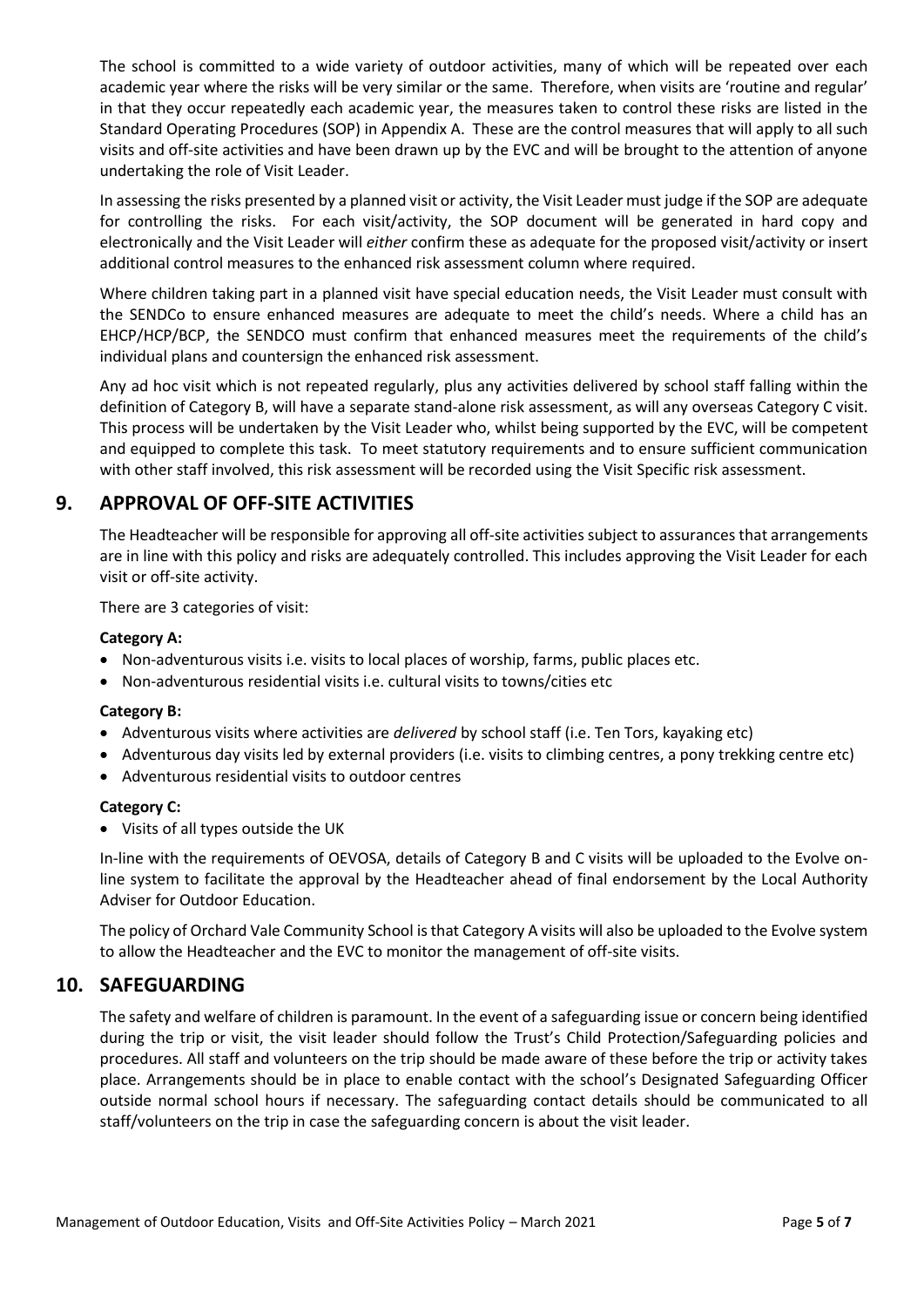#### **11. THE PROVISION OF TRAINING AND INFORMATION**

A copy of this policy, along with the overall OEVOSA document, must be uploaded to EVOLVE document space, be made available to all staff within the school who may be responsible for participating in off-site visits & activities and to any parent requesting a copy. Access will also be made available to the overarching OEVOSA policy, and additional guidance information, via the Babcock LDP website: [www.babcock-education.co.uk/ldp](http://www.babcock-education.co.uk/ldp) 

The Headteacher will ensure that staff leading or participating in visits are competent for the activities involved. When required, specific training will be undertaken and competencies maintained in accordance with the requirements of OEVOSA. This process will be overseen by the Headteacher/EVC and records of qualifications will be uploaded to the Evolve system.

#### <span id="page-5-0"></span>**12. ACTION IN THE CASE OF EMERGENCY**

The Headteacher/EVC will ensure that emergency arrangements are in place before approving visits. The Visit Leader will identify these arrangements via a process of risk assessment as described in section 8. Where necessary, this assessment must include the identification of contingency plans. It will also include the identification of sufficient First Aiders, as well as emergency contact details which must include a school contact for outside normal hours if necessary. Any accidents and incidents that occur during off-site visits and activities will be reported and recorded in accordance with the Trust's Health & Safety Policy. Accidents and incidents will subsequently be reviewed within the school to identify any learning points.

All Emergencies must be reported to the Headteacher immediately, who will contact and inform their Director of School Improvement.

#### <span id="page-5-1"></span>**13. MONITORING AND REVIEW**

The local governing body will monitor the application of this policy in operational practice. The Board of Trustees will review this policy:

- Every two years
- After any significant changes to the management of outdoor education locally
- After any significant changes to the OEVOSA document
- After an incident